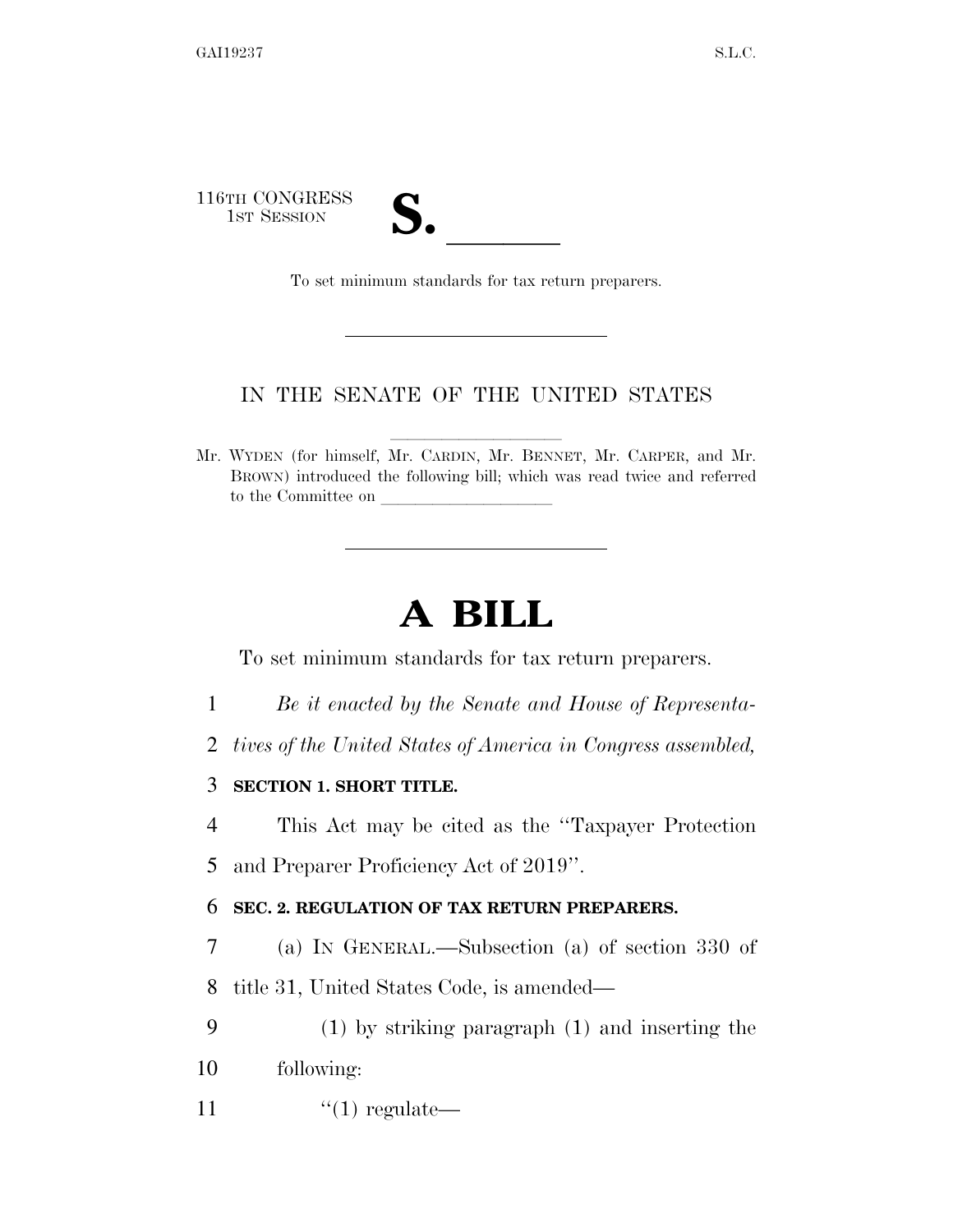| $\mathbf{1}$   | $\lq\lq$ the practice of representatives of per-       |
|----------------|--------------------------------------------------------|
| $\overline{2}$ | sons before the Department of the Treasury;            |
| 3              | and                                                    |
| $\overline{4}$ | $\lq\lq (B)$ the practice of tax return preparers;     |
| 5              | and", and                                              |
| 6              | $(2)$ in paragraph $(2)$ —                             |
| $\overline{7}$ | $(A)$ by inserting "or a tax return preparer           |
| 8              | to prepare tax returns" after "practice",              |
| 9              | (B) by inserting "or tax return preparer"              |
| 10             | before "demonstrate", and                              |
| 11             | (C) by inserting "or in preparing their tax            |
| 12             | returns, claims for refund, or documents in con-       |
| 13             | nection with tax returns or claims for refund"         |
| 14             | after "cases" in subparagraph (D).                     |
| 15             | (b) AUTHORITY TO SANCTION REGULATED TAX RE-            |
| 16             | TURN PREPARERS.—Subsection (c) of section 330 of title |
| 17             | 31, United States Code, is amended—                    |
| 18             | (1) by striking "before the Department",               |
| 19             | $(2)$ by inserting "or tax return preparer" after      |
| 20             | "representative" each place it appears, and            |
| 21             | $(3)$ in paragraph $(4)$ , by striking "misleads or    |
| 22             | threatens" and all that follows and inserting "mis-    |
| 23             | leads or threatens—                                    |
| 24             | "(A) any person being represented or any               |
| 25             | prospective person being represented; or               |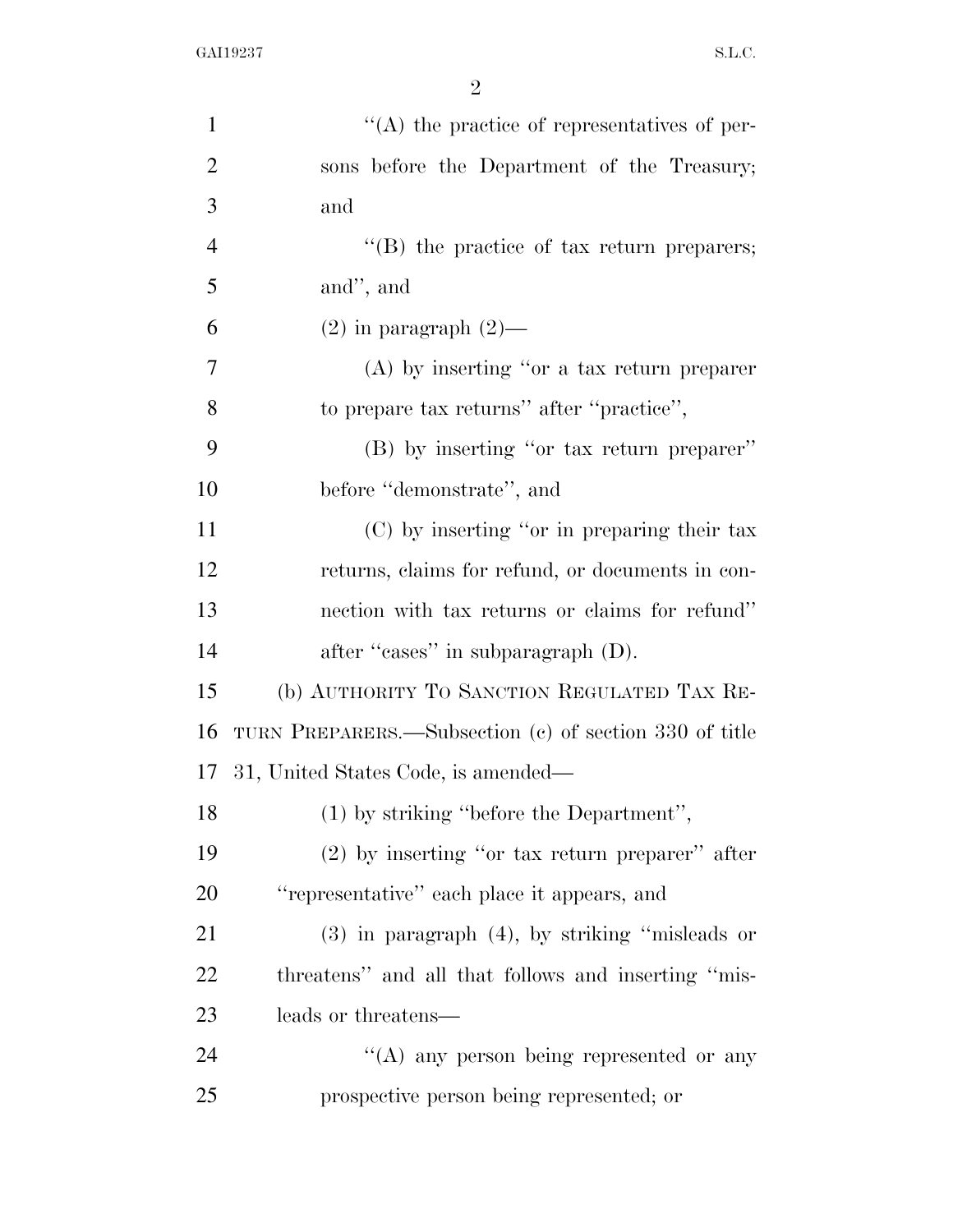| $\mathbf{1}$   | "(B) any person or prospective person                 |
|----------------|-------------------------------------------------------|
| $\overline{2}$ | whose tax return, claim for refund, or document       |
| 3              | in connection with a tax return or claim for re-      |
| $\overline{4}$ | fund, is being or may be prepared.".                  |
| 5              | (c) MINIMUM COMPETENCY STANDARDS FOR TAX              |
| 6              | RETURN PREPARERS.—Section 330 of title 31, United     |
| 7              | States Code, is amended by adding at the end the fol- |
| 8              | lowing new subsection:                                |
| 9              | "(f) TAX RETURN PREPARERS.—                           |
| 10             | "(1) IN GENERAL.—Any tax return preparer              |
| 11             | shall demonstrate minimum competency standards        |
| 12             | under this subsection by—                             |
| 13             | $\lq\lq$ obtaining an identifying number for          |
| 14             | securing proper identification of such preparer       |
| 15             | as described in section $6109(a)(4)$ of the Inter-    |
| 16             | nal Revenue Code of 1986;                             |
| 17             | "(B) satisfying any examination and an-               |
| 18             | nual continuing education requirements as pre-        |
| 19             | scribed by the Secretary; and                         |
| 20             | "(C) completing a background check ad-                |
| 21             | ministered by the Secretary.                          |
| 22             | "(2) EXEMPTION.—The Secretary shall exempt            |
| 23             | tax return preparers who have been subject to com-    |
| 24             | parable examination, continuing education require-    |
| 25             | ments, and background checks administered by the      |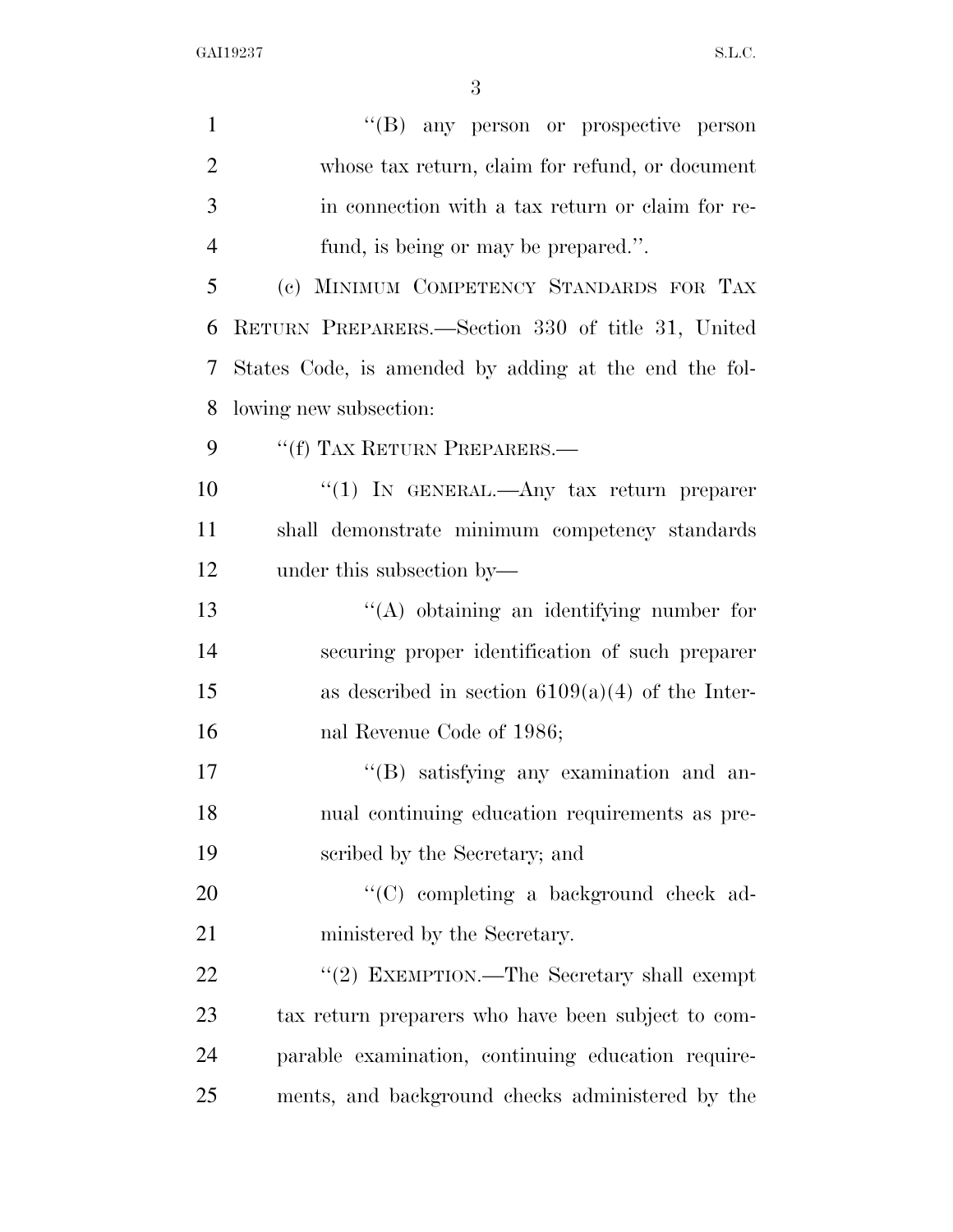Secretary or any comparable State licensing pro- gram. Such exemption shall extend directly to indi- viduals who are supervised by such preparers and are not required to secure an identification number 5 under section  $6109(a)(4)$ .".

 (d) TAX RETURN PREPARER DEFINED.—Section 330 of title 31, United States Code, as amended by sub- section (c), is amended by adding at the end the following new subsection:

 ''(g) TAX RETURN PREPARER.—For purposes of this section—

12 "(1) IN GENERAL.—The term 'tax return pre- parer' has the meaning given such term under sec- tion 7701(a)(36) of the Internal Revenue Code of 1986.

16 "(2) TAX RETURN.—The term 'tax return' has the meaning given to the term 'return' under section 6696(e)(1) of the Internal Revenue Code of 1986.

19 "(3) CLAIM FOR REFUND.—The term 'claim for refund' has the meaning given such term under sec-21 tion  $6696(e)(2)$  of such Code.".

 (e) AMENDMENTS WITH RESPECT TO IDENTIFYING NUMBER.—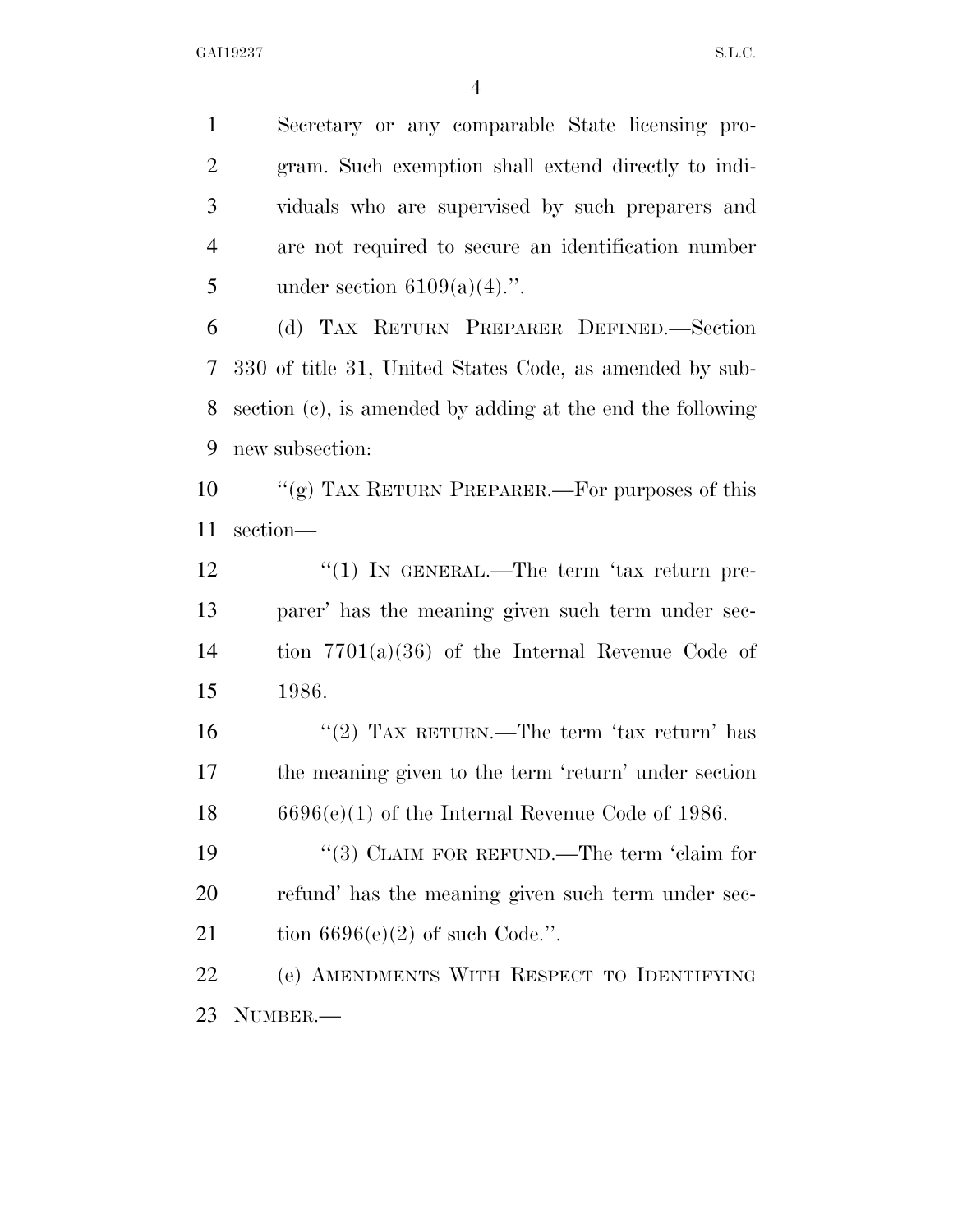| $\mathbf{1}$   | (1) IN GENERAL.—Section $6109(a)$ is amended      |
|----------------|---------------------------------------------------|
| $\overline{2}$ | by striking paragraph (4) and inserting the fol-  |
| 3              | lowing:                                           |
| $\overline{4}$ | "(4) FURNISHING IDENTIFYING NUMBER<br>OF          |
| 5              | TAX RETURN PREPARER.-                             |
| 6              | "(A) IN GENERAL.—Any return or claim              |
| 7              | for refund prepared by a tax return preparer      |
| 8              | shall bear such identifying number for securing   |
| 9              | proper identification of such preparer, his em-   |
| 10             | ployer, or both, as may be prescribed. For pur-   |
| 11             | poses of this paragraph, the terms 'return' and   |
| 12             | 'claim for refund' have the respective meanings   |
| 13             | given to such terms by section $6696(e)$ .        |
| 14             | "(B) EXCEPTION.—Subparagraph<br>(A)               |
| 15             | shall not apply to any tax return preparer who    |
| 16             | prepares a return or claim for refund under the   |
| 17             | supervision and direction of a tax return pre-    |
| 18             | parer who signs the return or claim for refund    |
| 19             | and is a certified public accountant, an attorney |
| 20             | or enrolled agent.".                              |
| 21             | (2) CLARIFICATION OF RESCISSION AUTHOR-           |
| 22             | ITY.—Section 6109 is amended by inserting after   |
| 23             | subsection (d) the following new subsection:      |
| 24             | "(e) AUTHORITY TO RESCIND IDENTIFYING NUMBER      |
| 25             | OF TAX RETURN PREPARER.—                          |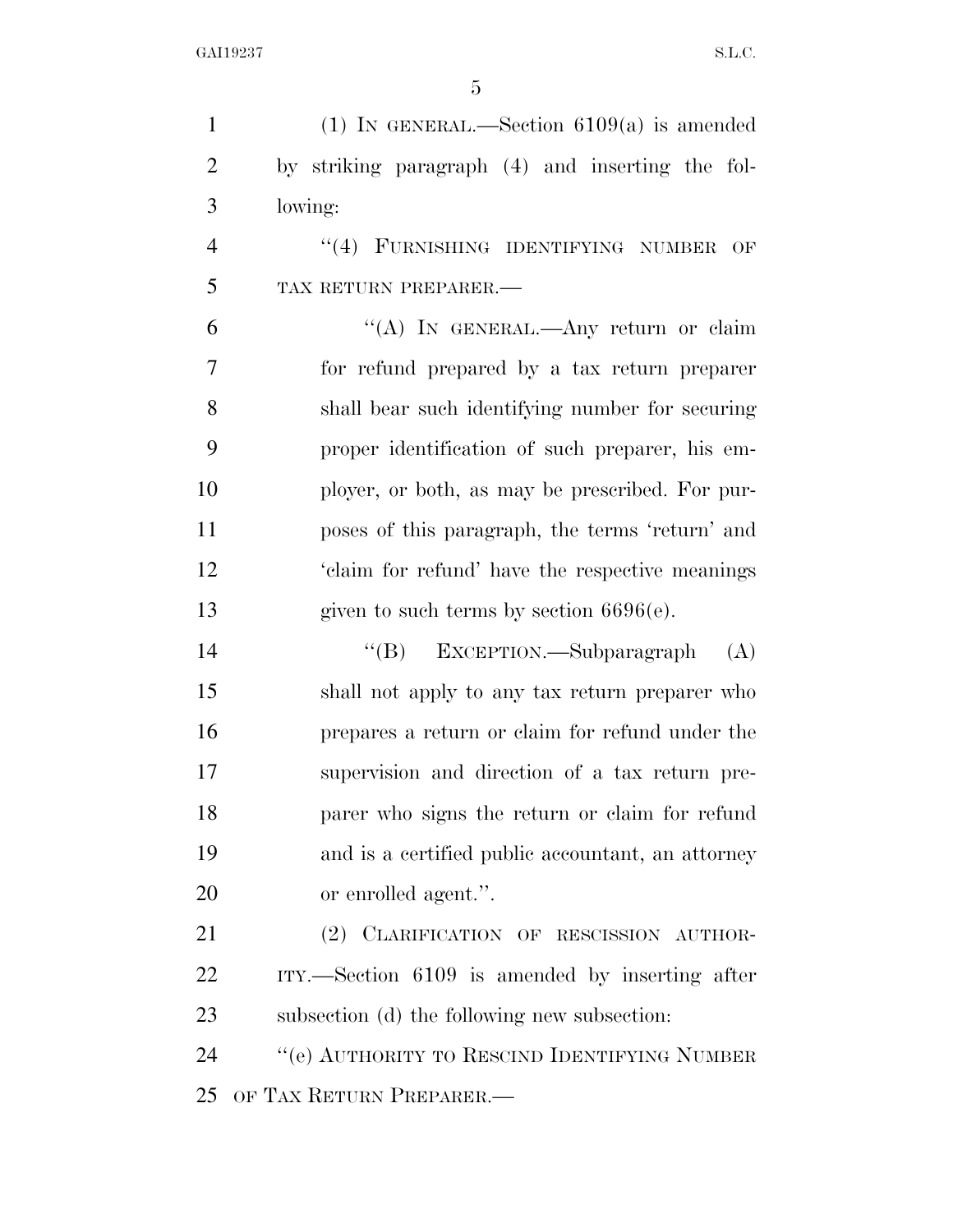| $\mathbf{1}$   | "(1) IN GENERAL.—The Secretary may rescind              |
|----------------|---------------------------------------------------------|
| $\overline{2}$ | identifying number issued under subsection<br>an        |
| 3              | $(a)(4)$ if—                                            |
| $\overline{4}$ | $\lq\lq$ after notice and opportunity for a             |
| 5              | hearing, the preparer is shown to be incom-             |
| 6              | petent or disreputable (as such terms are used          |
| $\overline{7}$ | in subsection (c) of section 330 of title 31,           |
| 8              | United States Code), and                                |
| 9              | "(B) rescinding the identifying number                  |
| 10             | would promote compliance with the require-              |
| 11             | ments of this title and effective tax administra-       |
| 12             | tion.                                                   |
| 13             | $\lq(2)$ RECORDS.—If an identifying number is re-       |
| 14             | scinded under paragraph (1), the Secretary shall        |
| 15             | place in the file in the Office of the Director of Pro- |
| 16             | fessional Responsibility the opinion of the Secretary   |
| 17             | with respect to the determination, including—           |
| 18             | $\lq\lq$ a statement of the facts and cir-              |
| 19             | cumstances relating to the determination, and           |
| 20             | $\lq$ (B) the reasons for the rescission.".             |
| 21             | (f) GAO STUDY AND REPORT ON THE EXCHANGE                |
| 22             | OF INFORMATION BETWEEN THE IRS AND STATE TAX-           |
| 23             | ATION AUTHORITIES.-                                     |
| 24             | $(1)$ IN GENERAL.—Not later than 18 months              |
| 25             | after the date of the enactment of this Act, the        |